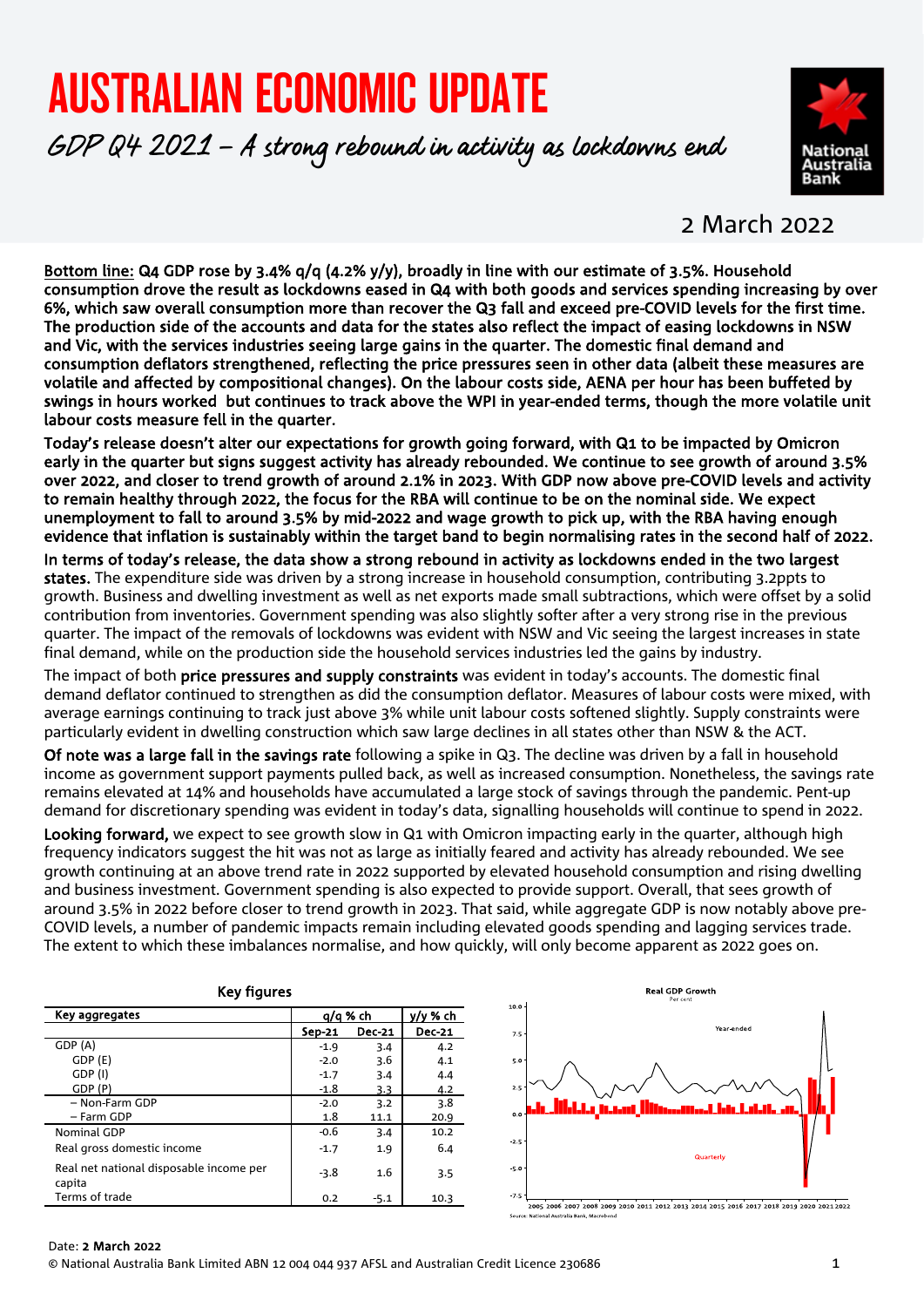# **HIGHLIGHTS**

- Household consumption rose 6.3% q/q (up 3.5% y/y), more than recovering the large fall caused by lockdowns in the prior quarter to be above pre-COVID levels for the first time. The rebound was driven by surging spending on both goods and services, including large increases in spending on hotels, cafes, and restaurants, recreation and culture, and health, as well as items such as clothing and footwear. Consumption contributed 3.2ppts to GDP growth, almost fully accounting for the quarterly total. The household savings ratio eased as consumption rose, but still remains well above its pre-pandemic level.
- Underlying business investment disappointed, falling 0.3 q/q. This was the second consecutive fall and while it remains 5.4% higher than a year ago, it is barely above its pre-COVID level, a weak result over a two-year period. Moreover, the decline is despite some boost due to the end of lockdowns (with the ABS citing this as a positive factor in NSW). The fall was driven by machinery and equipment (-1.5%q/q, underlying basis) and new engineering construction (-1.6% q/q), only partially offset by some new building construction growth (0.3% q/q) and continued solid growth in intellectual property products (research, software etc).
- Dwelling investment fell 2.2% q/q after slowing in the prior quarter, to be up 5.3% y/y. Investment in both new dwellings and renovations declined as HomeBuilder effects continued to fade and labour and materials shortages impacted construction. Most states saw dwelling investment fall, with the exceptions of NSW where activity rose as lockdown-related construction restrictions lifted, as well as the ACT.
- Underlying **public demand**, was down 0.4%  $q/q$ , although this followed the strongest  $q/q$  growth in over 10 years in the prior quarter. Compared to a year ago underlying public demand was still up 5.6%. Both Federal government defence and non-defence consumption and investment fell, while at a state and local government level consumption moderated to a still solid 1.2% q/q.
- Net exports detracted 0.2ppts from quarterly GDP growth. Export volumes declined 1.5% q/q as further strong growth in rural exports (2.9% q/q) was more than offset by resource (-2.5%), manufacturing (-4.1%) and service credit (-4.6%) falls. The latter was largely due to travel services and was in contrast to a rise in travel debits (albeit from an exceptionally low level) with the divergence likely reflecting the importance of overseas students on the credits side. The 0.9% q/q fall in imports was driven by falls in imports of consumption and capital goods, as well as transport and other services, although intermediate goods imports increased. The ABS noted that "supply chain disruptions, shipping constraints and a sharp increase in freight costs continued to impact trade this quarter."
- State final demand (SFD) rebounded strongly in NSW (up 6.7%) and Vic (up 3.7%) as well as the ACT (up 1.9%) as lockdowns were lifted and household consumption rallied (up 11.4% in NSW and 7.5% in Vic). NSW also saw private investment increase (up 4.1%) as construction restrictions lifted. Other jurisdictions saw largely flat or falling final demand. Qld (0.0%), SA (0.3%) and WA (0.1) held steady but Tas (-1.5%) and the NT (-1.8%) declined, with declining private investment weighing across the board.
- The **production side** of the accounts saw strong results for sectors impacted by lockdowns as reopening allowed consumption to resume and also showed an element of pent-up demand. Accommodation & food services rose 26.1% as cafes and restaurants reopened and travel restrictions eased, largely retracing the fall in Q3 and contributing 0.4ppts to GDP. Professional services and healthcare also contributed significantly, while personal services (up 15.4%), arts & recreation (up 8.2%), and retail (up 7.4%) all made large gains after falling in Q3. Wholesale, communications, transport, and administrative services all also rose, while construction rose 1.9% and manufacturing rose 1.8%. Mining declined (down 1.0%), as did utilities.
- Agriculture, forestry and fishing recorded yet another strong print in Q4, up 9.0% q/q and 19.4% y/y the strongest annual growth for any industry sector. The result was driven by phenomenal seasonal conditions delivering a record grain harvest - cereal exports were up almost 24%.
- On the nominal side, domestic prices rose, as did import prices, with the latter enough to see the terms of trade deteriorate 5.1%. Nominal GDP grew at 3.4%, in line with real GDP, as a result. The consumption deflator rose 2.4% over the year – weaker than the headline CPI increase of 3.5%. In terms of incomes, a strong labour market rebound saw total compensation of employees rise 2.0%, and average earnings (compensation per employee) grew 1.8% as hours worked rose. Growth in average earnings per hour softened but remained above WPI in annual terms, but unit labour costs, which are more volatile, declined in both nominal and real terms in the quarter.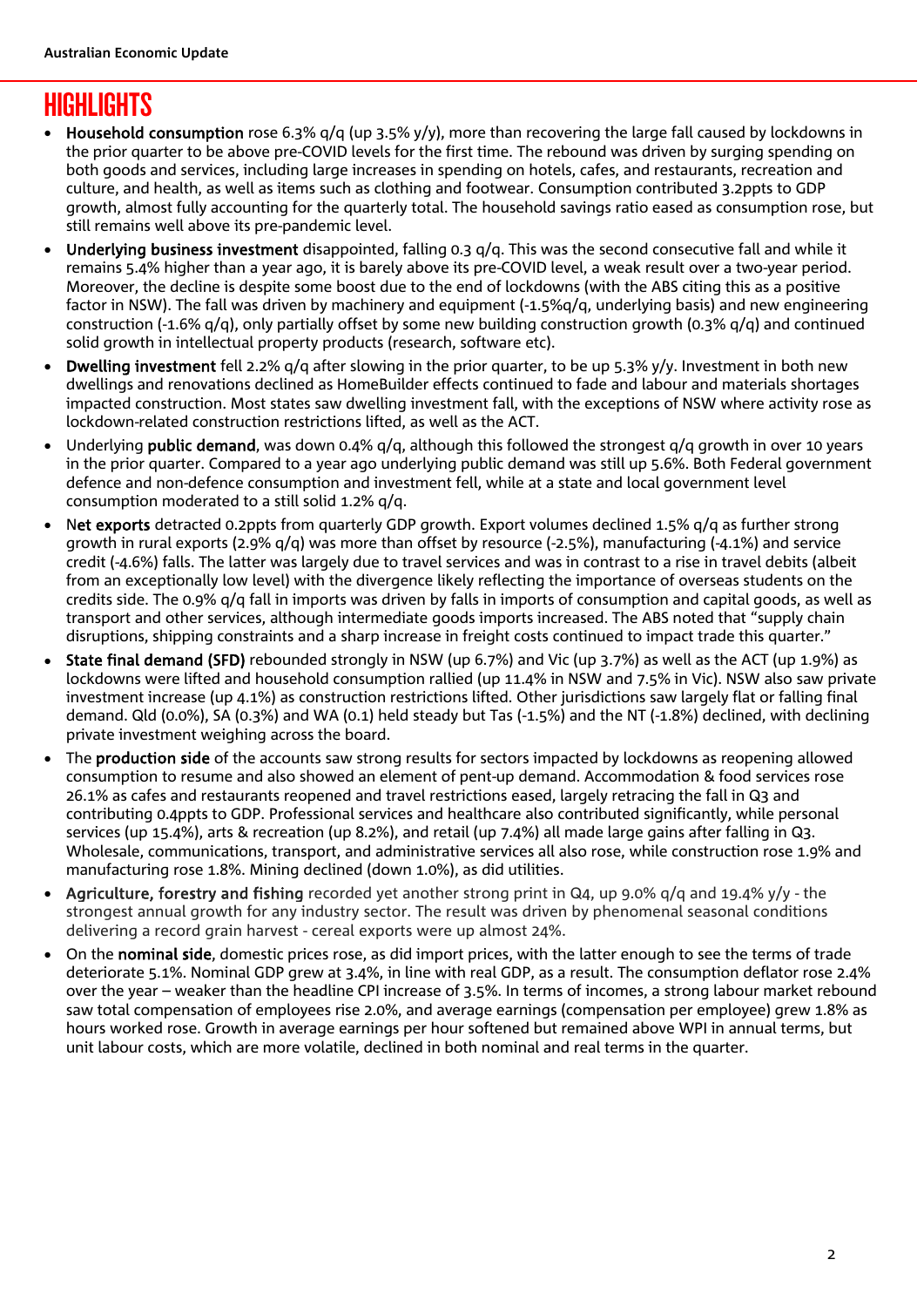# SUMMARY CHARTS AND TABLES:

### GDP (E) by component

|                                             |          |               |               | <b>Contribution to</b> |
|---------------------------------------------|----------|---------------|---------------|------------------------|
| <b>GDP Expenditure Components</b>           | q/q % ch |               | v/v % ch      | a/a % ch               |
|                                             | Sep-21   | <b>Dec-21</b> | <b>Dec-21</b> | <b>Dec-21</b>          |
| Household Consumption                       | -4.8     | 6.3           | 3.5           | 3.2                    |
| Dwelling Investment                         | 0.4      | $-2.2$        | 5.3           | $-0.1$                 |
| Underlying Business Investment <sup>^</sup> | $-1.4$   | $-0.3$        | 5.4           | 0.0                    |
| Machinery & equipment                       | $-3.0$   | $-1.5$        | 6.5           | $-0.1$                 |
| Non-dwelling construction                   | $-0.6$   | $-0.7$        | 2.9           | 0.0                    |
| New building                                | 3.6      | 0.3           | 7.3           | 0.0                    |
| New engineering                             | $-4.2$   | $-1.6$        | $-1.0$        | 0.0                    |
| Underlying Public Final Demand              | 3.5      | $-0.4$        | 5.6           | $-0.1$                 |
| <b>Domestic Demand</b>                      | $-1.7$   | 2.9           | 4.6           | 2.9                    |
| Stocks (a)                                  | $-1.2$   | 0.9           | 0.3           | 0.9                    |
| <b>GNE</b>                                  | $-2.9$   | 3.8           | 5.0           | 3.7                    |
| Net exports (a)                             | 0.9      | $-0.2$        | $-0.8$        | $-0.2$                 |
| Exports                                     | 1.5      | $-1.5$        | $-2.6$        | $-0.3$                 |
| Imports                                     | $-2.8$   | $-0.9$        | 1.0           | 0.2                    |
| GDP                                         | $-1.9$   | 3.4           | 4.2           | 3.4                    |

(a) Contribution to GDP growth ^ Excluding transfers between the private and public sector

| <b>State final demand</b>  |        |               |               |  |  |  |
|----------------------------|--------|---------------|---------------|--|--|--|
|                            | Q/Q    |               | Y/Y           |  |  |  |
| State/<br><b>Territory</b> | Sep-21 | <b>Dec-21</b> | <b>Dec-21</b> |  |  |  |
| <b>VIC</b>                 | $-1.5$ | 3.7           | 6.1           |  |  |  |
| <b>TAS</b>                 | 4.3    | $-1.5$        | 5.8           |  |  |  |
| SA                         | 1.4    | 0.3           | 5.4           |  |  |  |
| ΝT                         | 4.0    | $-1.8$        | 4.7           |  |  |  |
| <b>WA</b>                  | 0.6    | 0.1           | 4.5           |  |  |  |
| <b>NSW</b>                 | $-6.5$ | 6.7           | 4.0           |  |  |  |
| QLD                        | 1.7    | 0.0           | 3.9           |  |  |  |
| <b>ACT</b>                 | $-1.2$ | 1.9           | 2.3           |  |  |  |



#### INCOME MEASURES

| Income measures                                         | a/a % ch |               | y/y % ch      |
|---------------------------------------------------------|----------|---------------|---------------|
|                                                         | Sep-21   | <b>Dec-21</b> | <b>Dec-21</b> |
| Real GDI                                                | $-1.7$   | 1.9           | 6.4           |
| Real net disposable income per capita                   | $-3.8$   | 1.6           | 3.5           |
| Compensation of employees                               | 0.5      | 2.0           | 5.3           |
| Average compensation of employees<br>(average earnings) | 1.6      | 1.8           | 3.4           |
| Corporate GOS                                           | 3.9      | 0.4           | 8.5           |
| Non-financial corporations                              | 4.5      | 0.3           | 9.2           |
| Financial corporations                                  | 1.4      | 1.2           | 5.2           |
| General government GOS                                  | 1.0      | 0.8           | 3.3           |
| Productivity & unit labour cost                         |          |               |               |
| GDP per hour worked                                     | 3.0      | $-0.8$        | 2.0           |
| GVA per hour worked mkt sector                          | 4.7      | $-2.0$        | 2.0           |
| Non-farm nominal unit labour cost                       | 2.6      | $-0.3$        | 6.1           |
| Non-farm real unit labour cost                          | 0.3      | $-0.2$        | 0.7           |
|                                                         |          |               |               |







# AUTHORS:

Gareth Spence, Senior Economist Antony Kelly, Senior Economist Brody Viney, Senior Economist Phin Ziebell, Economist Alan Oster, Group Chief Economist